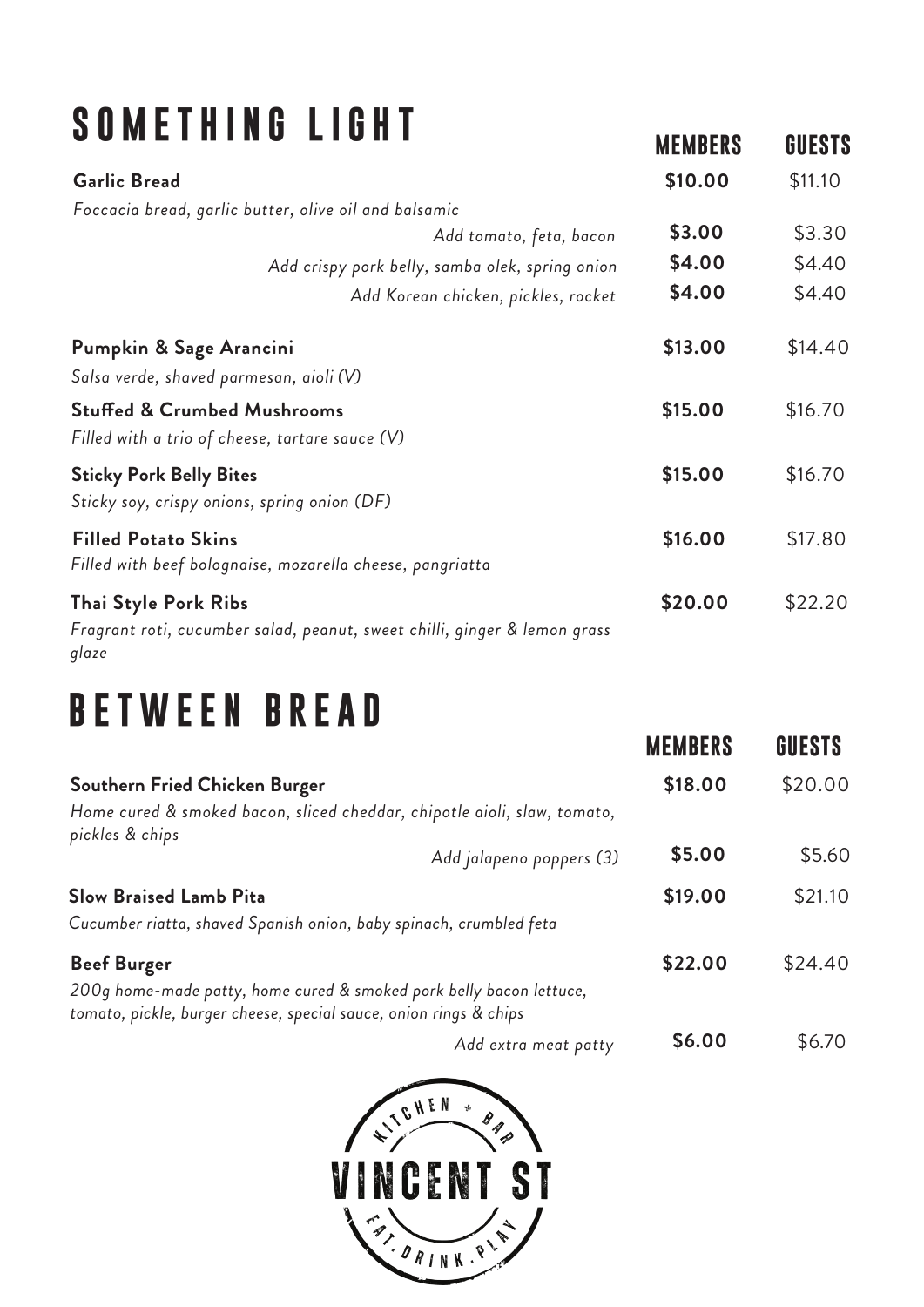# **F A V O U RITE S**

| I A V U U I\ I I L U                                                                                                                   | <b>MEMBERS</b> | GUESTS  |
|----------------------------------------------------------------------------------------------------------------------------------------|----------------|---------|
| Southern Chicken & Triple Cheese Waffles                                                                                               | \$18.00        | \$20.00 |
| Sour cream, bacon jam, maple syrup, spring onions                                                                                      |                |         |
| <b>Poke Bowl</b><br>Pickled cabbage, cucumber, seaweed salad, edamame beans, pickled ginger,                                           | \$20.00        | \$22.20 |
| wild rice, julienne vegetables, sesame dressing (DF/GF/V)<br>Add chicken                                                               | \$5.00         | \$5.60  |
|                                                                                                                                        | \$7.00         | \$7.80  |
| Add seared salmon<br>Add pork belly                                                                                                    | \$7.00         | \$7.80  |
| <b>Roasted Pumpkin &amp; Chicken Salad</b><br>Crispy bacon, rocket, pepita seeds, avocado, feta, Spanish onion, tomato (GF)            | \$21.00        | \$23.30 |
| <b>Thai Beef Salad</b><br>Charred and sliced sirloin, nam jim, glass noodle, herbs, shallot, peanut,<br>marinated bean shoots (DF, GF) | \$22.00        | \$24.40 |
| <b>Butternut &amp; Mushroom Risotto</b><br>Lemon, parmesan, garlic & herb oil (GF/DFO/V)                                               | \$24.00        | \$26.60 |
| Creamy Linguini Marinara<br>Prawn, barramundi, salmon, scallop, tomato, fennel, dill, pangriatta (DFO)                                 | \$27.00        | \$30.00 |
| Pan Roasted Barramundi<br>Heirloom tomato, chorizo, lemon, baby spinach, capers, herbs (GF/DF)                                         | \$28.00        | \$31.10 |
| <b>Chorizo Stuffed Chicken Breast</b><br>Creamed spinach, duck fat roasted potato (GF)                                                 | \$28.00        | \$31.10 |
| <b>Roasted Pork Belly</b><br>Seared scallops, corn, pork wonton, XO butter                                                             | \$28.00        | \$31.10 |
| <b>Slow Braised Lamb Shoulder</b><br>Rosemary mash, roasted carrot, confit baby onion, chimichurri                                     | \$30.00        | \$33.30 |

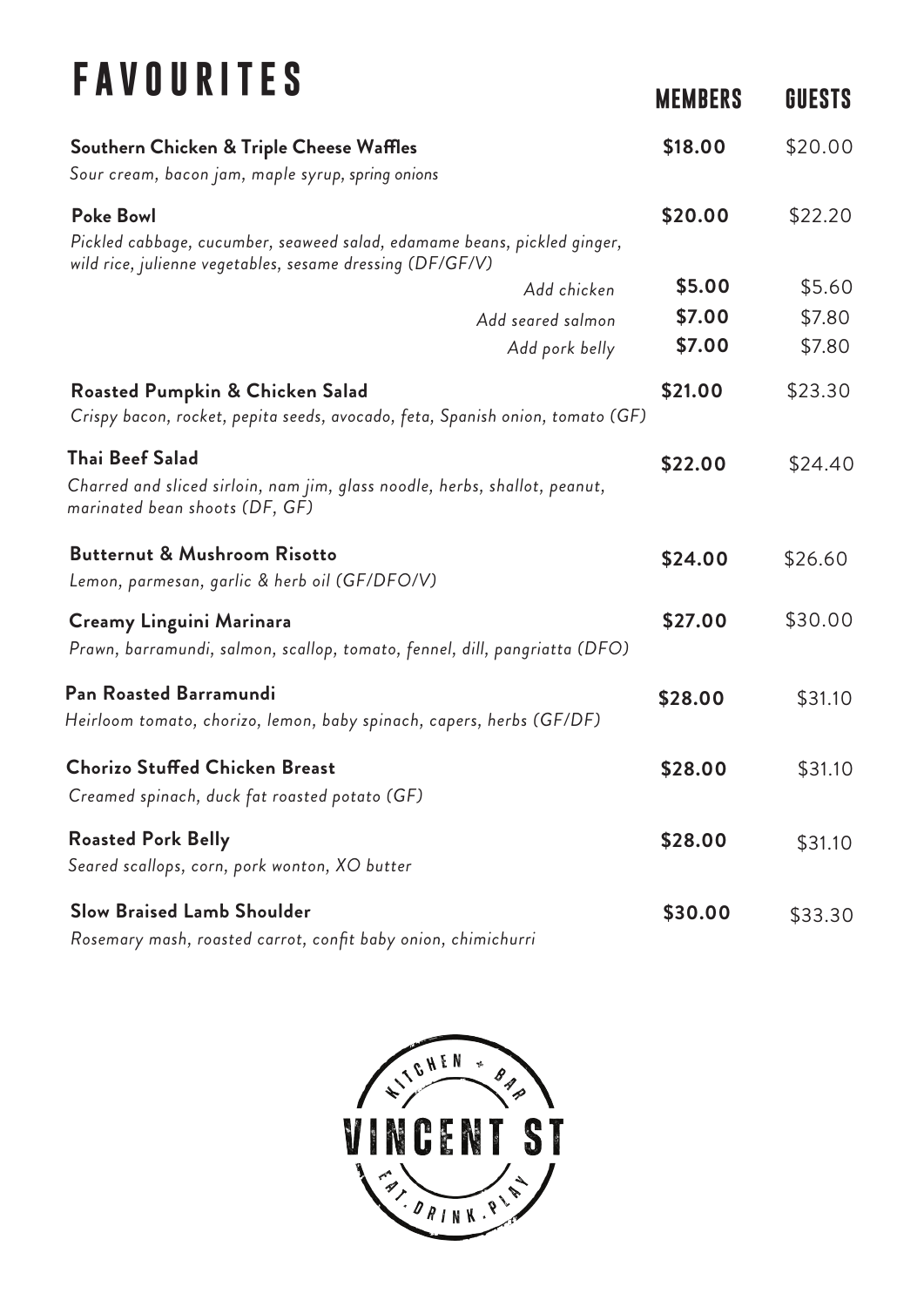#### **TACOS & B A O B U N S**

| <b>MEMBERS</b> | GUESTS  |
|----------------|---------|
| \$15.00        | \$16.70 |
| \$16.00        | \$17.80 |
| \$18.00        | \$20.00 |
| \$15.00        | \$16.70 |
| \$16.00        | \$17.80 |
| \$16.00        | \$17.80 |
|                |         |

# **K I D D I E S**

| . . <i>. .</i><br>For 12 years and under                               | <b>MEMBERS</b> | <b>GUESTS</b> |
|------------------------------------------------------------------------|----------------|---------------|
| Beef or Crispy Chicken Burger<br>Milk bun, tomto sauce, lettuce, chips | \$10.00        | \$11.00       |
| Crispy fried chicken<br>Southern style with aioli, and chips           | \$10.00        | \$11.00       |
| <b>Fried fish</b><br>Lemon, aioli and chips (DF)                       | \$10.00        | \$11.00       |
| Linguine Bolognaise<br>Grated parmesan (DF)                            | \$10.00        | \$11.00       |
| Ice Cream                                                              | \$3.00         | \$3.30        |

*Per scoop*

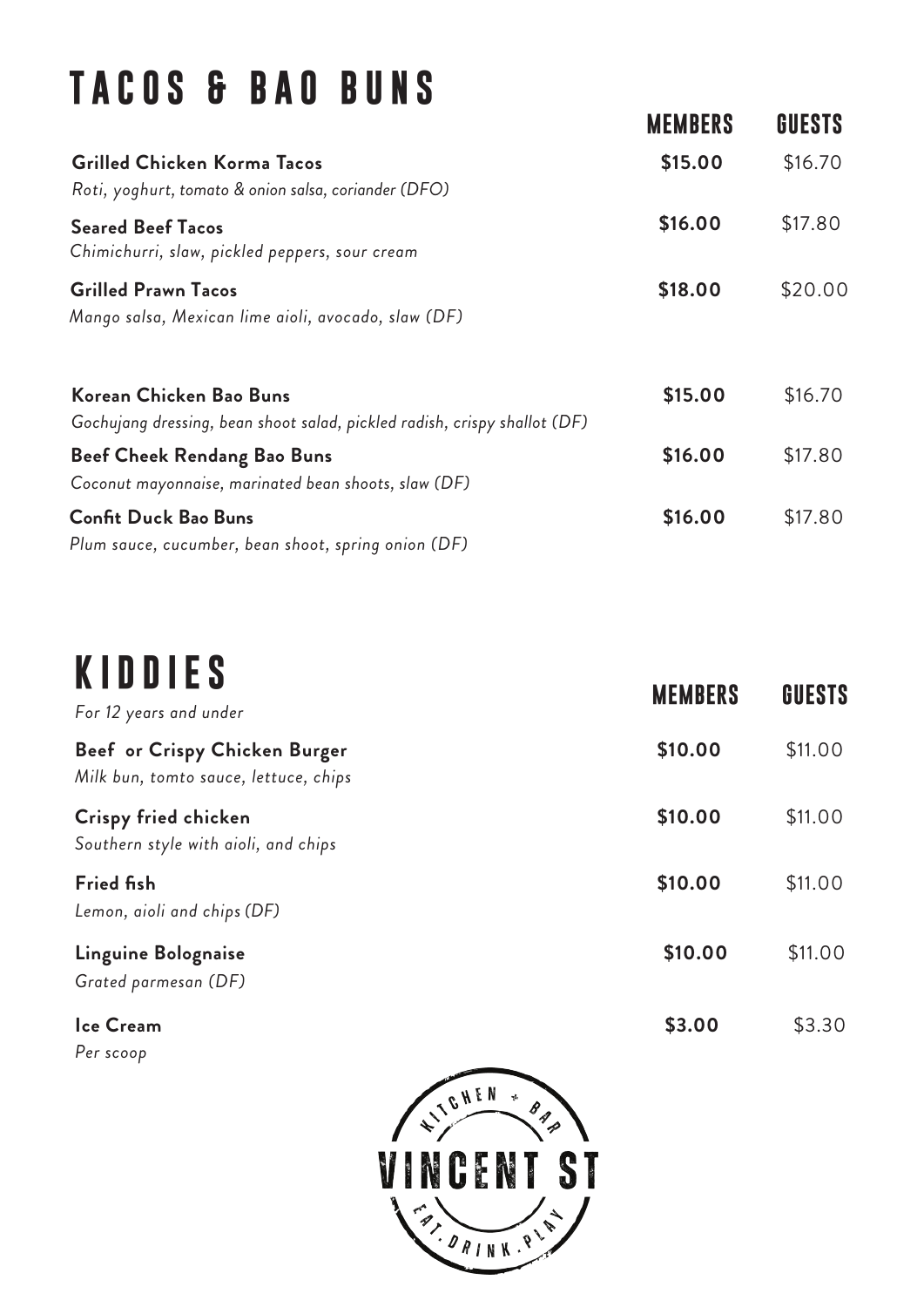#### **SOMETHING MEATY**

| Served with chips & Vincent Street slaw | <b>MEMBERS</b> | GUESTS  |
|-----------------------------------------|----------------|---------|
| Augustine Black Sirloin 300g (GF/DF)    | \$27.00        | \$30.00 |
| <b>Smoked Pork Spare Ribs (GF/DF)</b>   | \$28.00        | \$31.10 |
| House Aged Scotch Fillet 300g (GF/DF)   | \$38.00        | \$42.20 |
| <b>SAUCES</b>                           |                |         |
| Green Peppercorn (GF)                   | \$3.00         | \$3.30  |

|                               |        | v      |
|-------------------------------|--------|--------|
| Mushroom & Sherry (GF)        | \$3.00 | \$3.30 |
| <b>Red Wine Gravy (GF/DF)</b> | \$3.00 | \$3.30 |
| Dianne Sauce (GF)             | \$3.00 | \$3.30 |
|                               |        |        |

#### **SIDES**

| Thick Cut Chips (DF/V)                                |                        | \$7.00 | \$7.80  |
|-------------------------------------------------------|------------------------|--------|---------|
|                                                       | Add truffle & parmesan | \$3.00 | \$3.30  |
| <b>Tossed Salad</b>                                   |                        | \$9.00 | \$10.00 |
| Lettuce, tomato, Spanish onion, seeds, slaw (GF/DF/V) |                        |        |         |
| <b>Onion Rings</b>                                    |                        | \$9.00 | \$10.00 |
| Balsamic mayo dipper (V)                              |                        |        |         |
| <b>Steamed Broccolini and Snow Peas</b>               |                        | \$9.00 | \$10.00 |
| Parmesan, lemon oil (GF/DFO)                          |                        |        |         |
| <b>Roasted Dutch Carrots</b>                          |                        | \$9.00 | \$10.00 |
| Rosemary & honey (GF/DF)                              |                        |        |         |
| <b>Fried Cauliflower</b>                              |                        | \$9.00 | \$10.00 |
|                                                       |                        |        |         |

**Fried Cauliflower \$9.00** \$10.00 *Aromatic dressing, roasted cashews, fresh herbs (GF/DF)*

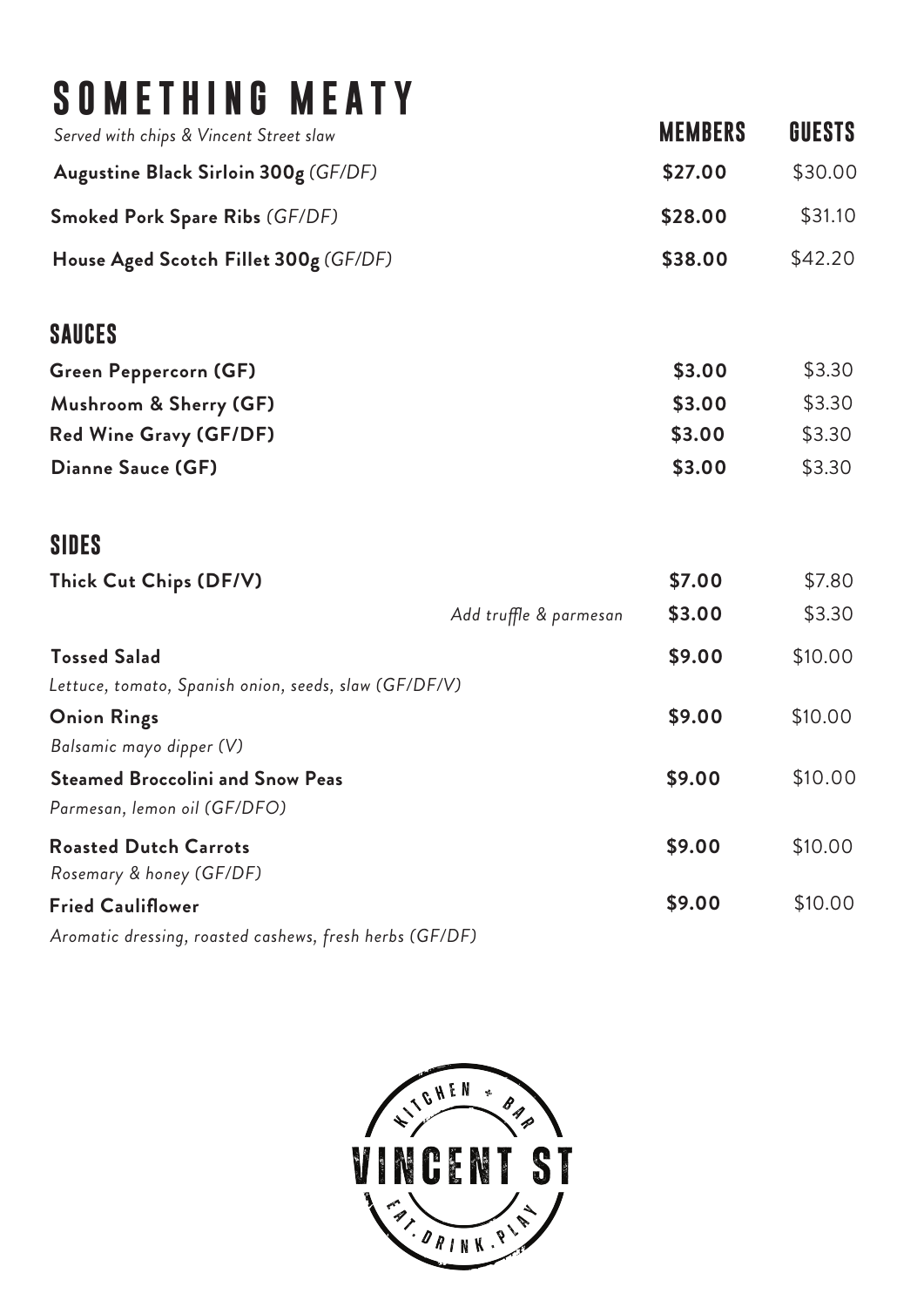| <b>SWEETS</b>                                                                                                 | <b>MEMBERS</b> | <b>GUESTS</b> |
|---------------------------------------------------------------------------------------------------------------|----------------|---------------|
| Vanilla Creme Brule<br>Frosted almonds, amaretti biscuits, almond liqueur jelly                               | \$14.00        | \$15.50       |
| <b>Warm Malva Pudding</b><br>Salted caramel ice cream, pecan angel dust                                       | \$14.50        | \$16.10       |
| <b>Churros</b><br>Cinnamon sugar, caramel sauce and vanilla ice cream                                         | \$15.00        | \$16.70       |
| Affogato<br>2 scoops of vanilla ice cream, espresso and<br>your choice of liqueur:                            | \$15.00        | \$16.70       |
| Kahlua   Tia Maria   Disarono (Amaretto)   Baileys   Chocolate Baileys  <br>Jameson Whisky   Fireball Whiskey |                |               |